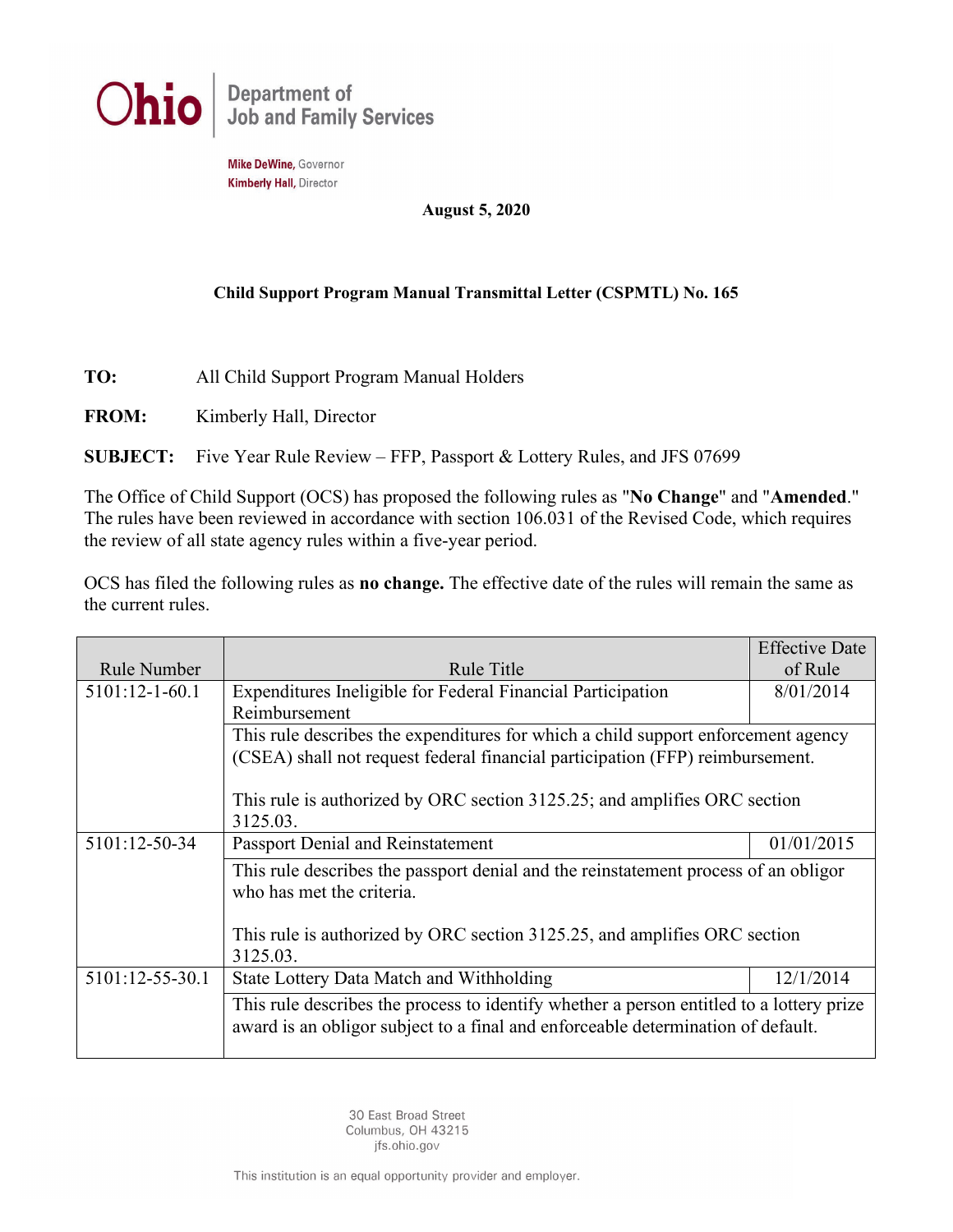|                                                                                       |            | <b>Effective Date</b> |
|---------------------------------------------------------------------------------------|------------|-----------------------|
| Rule Number                                                                           | Rule Title | of Rule               |
| This rule is authorized by ORC section 3125.25, and amplifies ORC section<br>3123.89. |            |                       |

## OCS has **amended** the following rule.

|                |                                                                                    | Prior        | Effective |
|----------------|------------------------------------------------------------------------------------|--------------|-----------|
| Amended        |                                                                                    | Effective    | Date of   |
| Rule           | <b>Amended Rule Title</b>                                                          | Date of Rule | Amendment |
| $5101:12-1-60$ | Expenditures Eligible for Federal Financial Participation                          | 8/01/2014    | 9/01/2020 |
|                | Reimbursement                                                                      |              |           |
|                | This rule describes the support enforcement program services and IV-D services for |              |           |
|                | which a CSEA may request FFP reimbursement. Updated the reference to the Code of   |              |           |
|                | Federal Regulations in paragraph (A).                                              |              |           |
|                |                                                                                    |              |           |
|                | This rule is authorized by ORC section 3125.25; and amplifies ORC section 3125.03. |              |           |

# OCS has **revised** the following form.

| Revised Form     | Revised Form Title                                                                                                                                                                                                                                                                                                                                                                                         | Prior Effective<br>Date of Form | <b>Effective Date</b><br>of Revision |
|------------------|------------------------------------------------------------------------------------------------------------------------------------------------------------------------------------------------------------------------------------------------------------------------------------------------------------------------------------------------------------------------------------------------------------|---------------------------------|--------------------------------------|
| <b>JFS 07699</b> | Your Child Support Program Information                                                                                                                                                                                                                                                                                                                                                                     | 6/2019                          | 7/2020                               |
|                  | The form provides brief descriptions of child support program services, and provides<br>information about how the clients may access their cases and obtain child support<br>payments status; advises the clients of their responsibilities; advises the clients of the<br>options available when making child support payments; and describes the options<br>available to receive child support payments. |                                 |                                      |
|                  | This form is being revised to add language regarding upcoming registration<br>requirements, and payment options for the Child Support Customer Service Web<br>Portal.                                                                                                                                                                                                                                      |                                 |                                      |

## **INSTRUCTIONS:**

When the CSPMTL is published, the CSPM will be updated as follows:

- A no change rule will continue with the same effective date,
- An amended rule will be inserted, and the previous version will be moved to the OAC Archive section of the eManuals,
- A revised form will be replaced with the amended form.

The rules and forms in the CSPM can be accessed at:<http://emanuals.jfs.ohio.gov/>

Forms can also be accessed on the ODJFS Forms Central InnerWeb page at: <http://www.odjfs.state.oh.us/forms/inner.asp>

or on the ODJFS Forms Central Internet page at: <http://www.odjfs.state.oh.us/forms/inter.asp>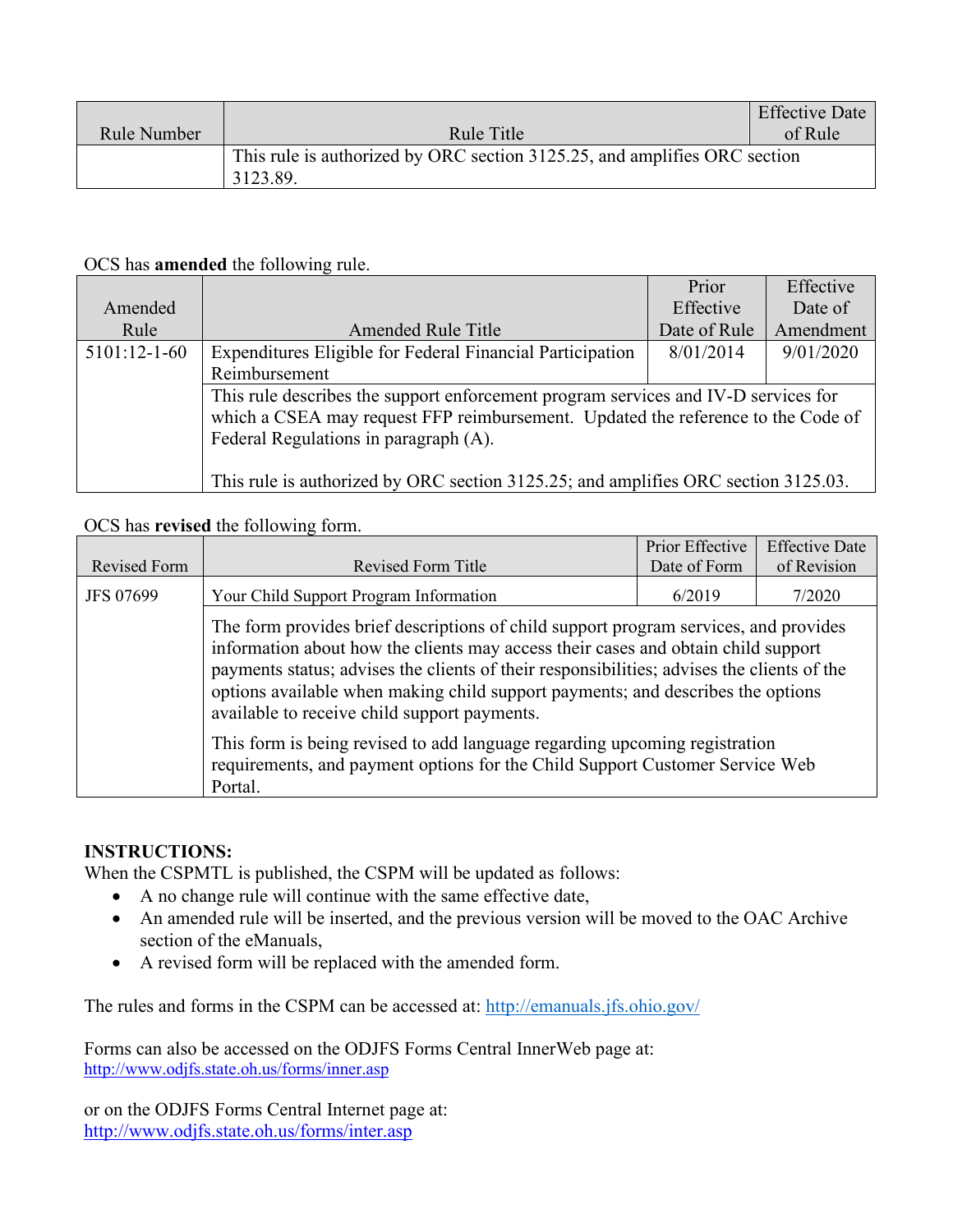## **INSTRUCTIONS for CSEA INTERNAL PROCEDURAL HANDBOOK:**

Paragraph (I)(1) of OAC rule 5101:12-1-01 states that, whenever a program change requires modification of local procedures, the CSEA is required to revise its internal procedural handbook and submit the revision to OCS within thirty days of the revision. The CSEA should carefully review the amended rules contained in this CSPMTL to determine whether they require the CSEA to update its internal procedural handbook.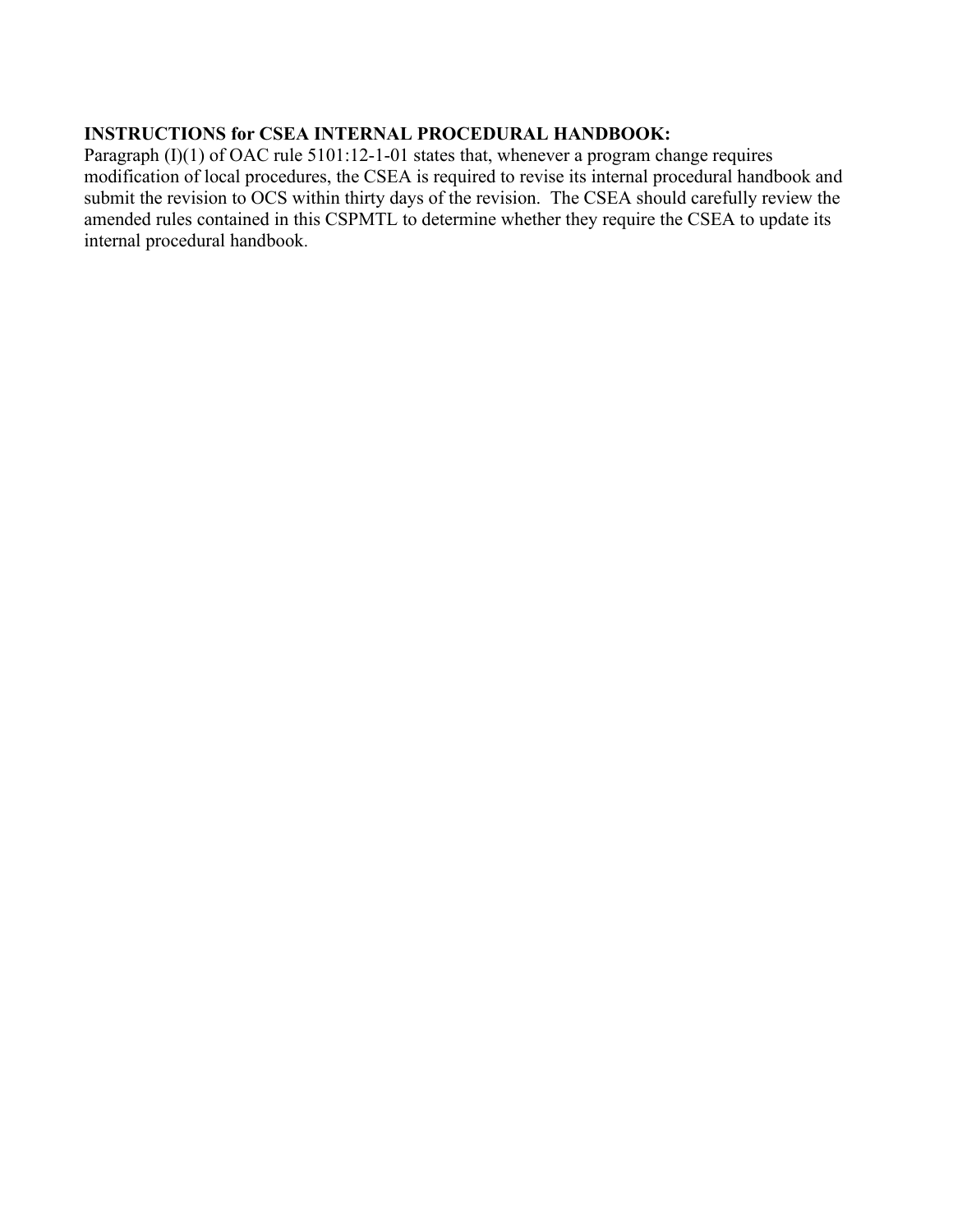# 5101:12-1-60 **Expenditures eligible for federal financial participation reimbursement.**

(A) This rule describes the support enforcement program services and IV-D services for which a child support enforcement agency (CSEA) may request federal financial participation (FFP) reimbursement.

FFP reimbursement is available for reasonable and necessary CSEA expenditures for services and activities provided in a IV-D case and properly attributable to the operation of the support enforcement program. FFP reimbursement principles are based upon the general principles for determining allowable costs described in 2 C.F.R., subtitle A, chapter II, part 225 (8/31/2005)200 (12/26/2013) (circular A-87 of the federal office of management and budget). The current FFP reimbursement rate is sixty-six per cent.

(B) The following definition applies to this rule and its supplemental rule:

"Arrest" means taking an individual into physical custody pursuant to a court-issued process and transporting that person to the court that ordered his or her arrest. It does not include incarceration, arraignment, and other activities that may occur as the result of an arrest.

- (C) CSEA expenditures for the following services are eligible for FFP reimbursement when provided in a IV-D case:
	- (1) Support enforcement program services, which include:
		- (a) Location services;
		- (b) Establishment of parentage;
		- (c) Establishment and modification of child support orders and medical support orders;
		- (d) Enforcement of support orders;
		- (e) Collection of support obligations; and
		- (f) Any other actions appropriate to child support enforcement, which include but are not limited to:
			- (i) Monitoring the progress of program development and operations and evaluating the quality, efficiency, effectiveness, and scope of support enforcement program services available in the county;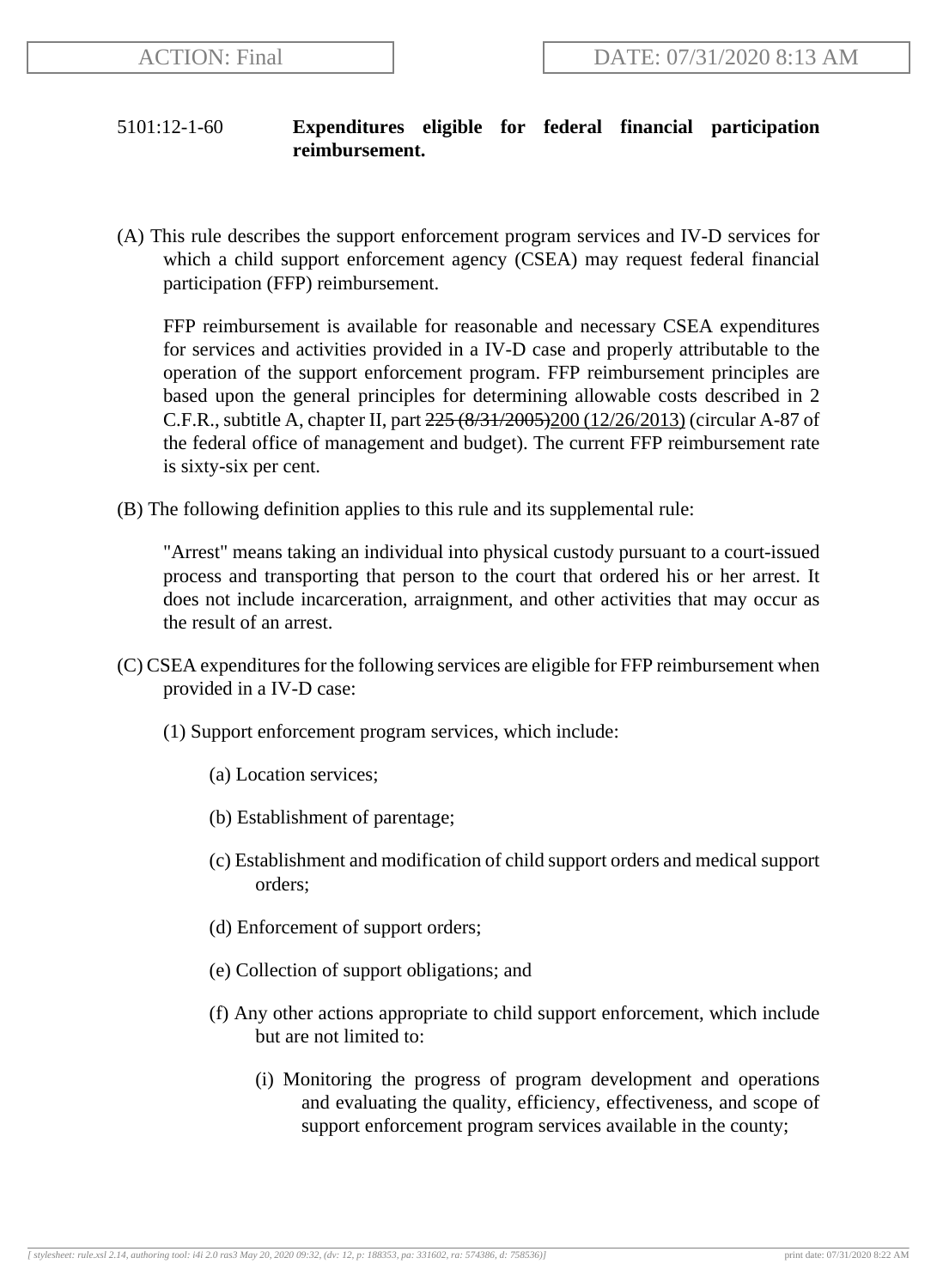- (ii) The establishment of all necessary IV-D contracts with a private or governmental entity for the provision of IV-D services where the IV-D contract is established in accordance with rules 5101:12-1-80 to 5101:12-1-80.4 of the Administrative Code;
- (iii) The direct cost of reasonable and essential short-term training provided to CSEA staff;
- (iv) The development and maintenance of fiscal and program records and reports required to be made to the Ohio department of job and family services;
- (v) Expenditures for general administrative costs (e.g., salaries, supplies, and equipment); and
- (vi) The establishment and maintenance of case records.
- (2) IV-D services, which include:
	- (a) Federal income tax refund offset submittals for the collection of support arrears;
	- (b) Withholding of unemployment compensation for the payment of support;
	- (c) Requests to the internal revenue service for the disclosure of taxpayer information for use in establishing and collecting support obligations;
	- (d) Requests to the internal revenue service for the collection of delinquent support; and
	- (e) Requests to use the U.S. district courts when another state has failed to enforce an Ohio court support order.
- (3) The purchase of IV-D services when the services are purchased under a IV-D contract in accordance with rules 5101:12-1-80 to 5101:12-1-80.4 of the Administrative Code, including but not limited to:
	- (a) Reasonable and essential short-term training of court and law enforcement staff assigned on a full- or part-time basis to support enforcement functions;
	- (b) Service of process and court filing fees when the court or law enforcement agency would normally be required to pay the cost of such fees;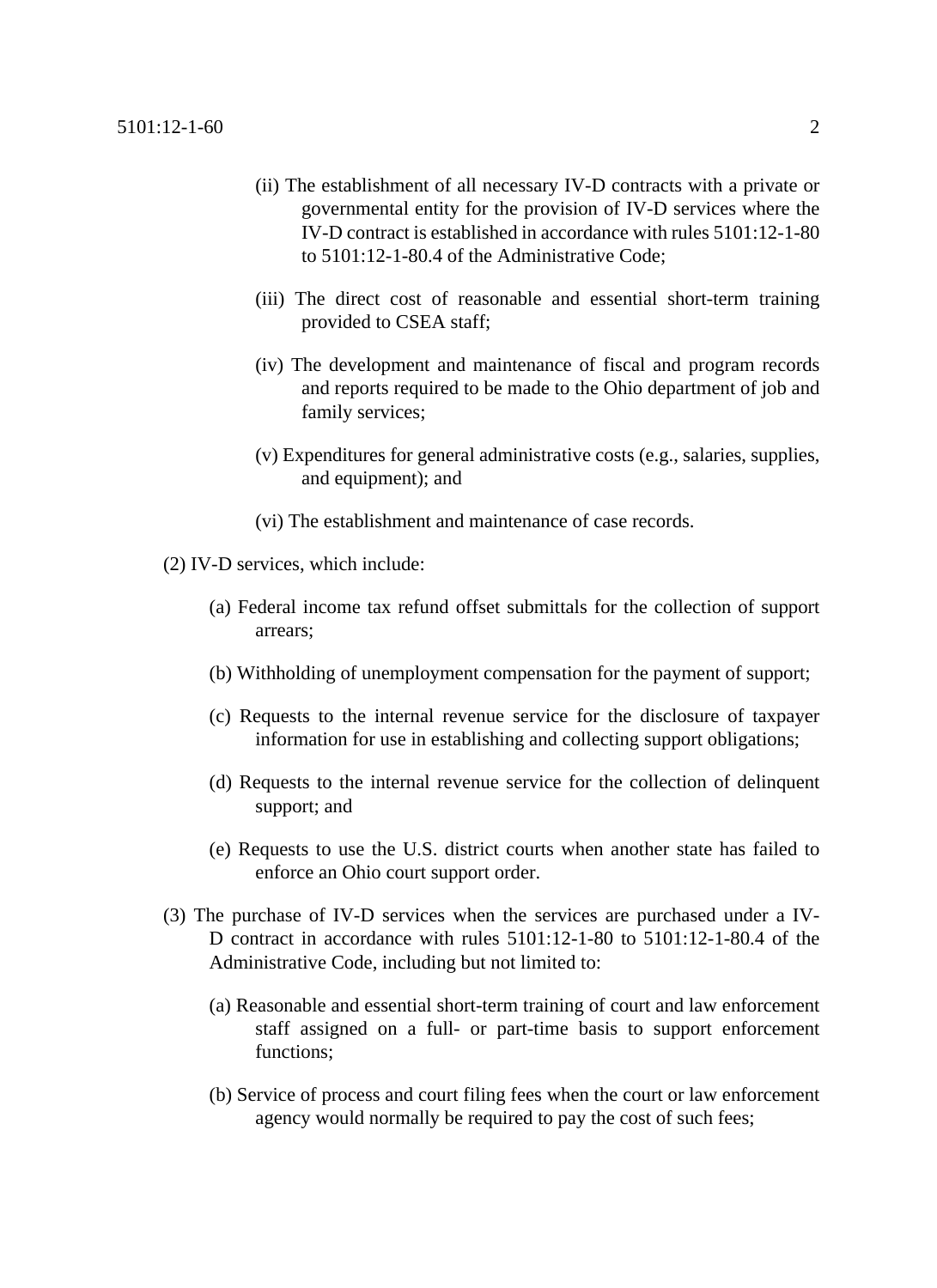- (c) Costs incurred while making an arrest that is necessary to enforce a support obligation;
- (d) Service of process fees, when the CSEA obtains written verification from the sheriff that the sheriff charges other agencies service of process fees; and
- (e) Sheriff's office personnel and equipment costs, when the costs are necessary to complete service of process activities.
- (D) The CSEA shall comply with the rules set forth in division 5101:9 of the Administrative Code.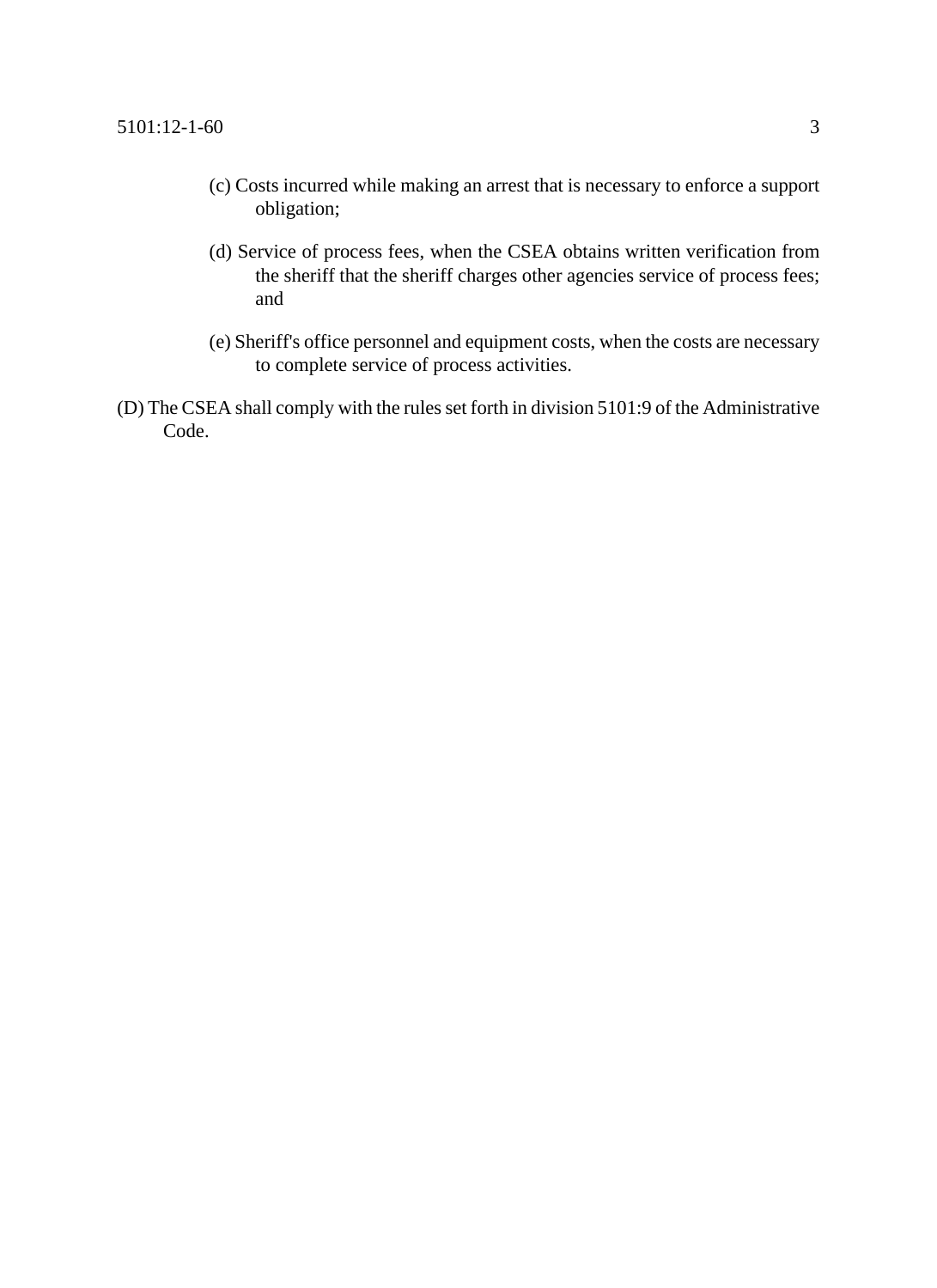Effective: 9/1/2020

Five Year Review (FYR) Dates: 5/26/2020 and 05/26/2025

# CERTIFIED ELECTRONICALLY

Certification

07/31/2020

| Promulgated Under:            | 119.03                                          |
|-------------------------------|-------------------------------------------------|
| <b>Statutory Authority:</b>   | 3125.25                                         |
| <b>Rule Amplifies:</b>        | 3125.03                                         |
| <b>Prior Effective Dates:</b> | 12/15/1986, 12/01/1987 (Emer.), 02/29/1988,     |
|                               | 10/01/1990, 04/01/1992, 01/01/1993, 06/01/1995, |
|                               | 07/01/2002, 09/01/2007, 02/15/2009, 08/01/2014  |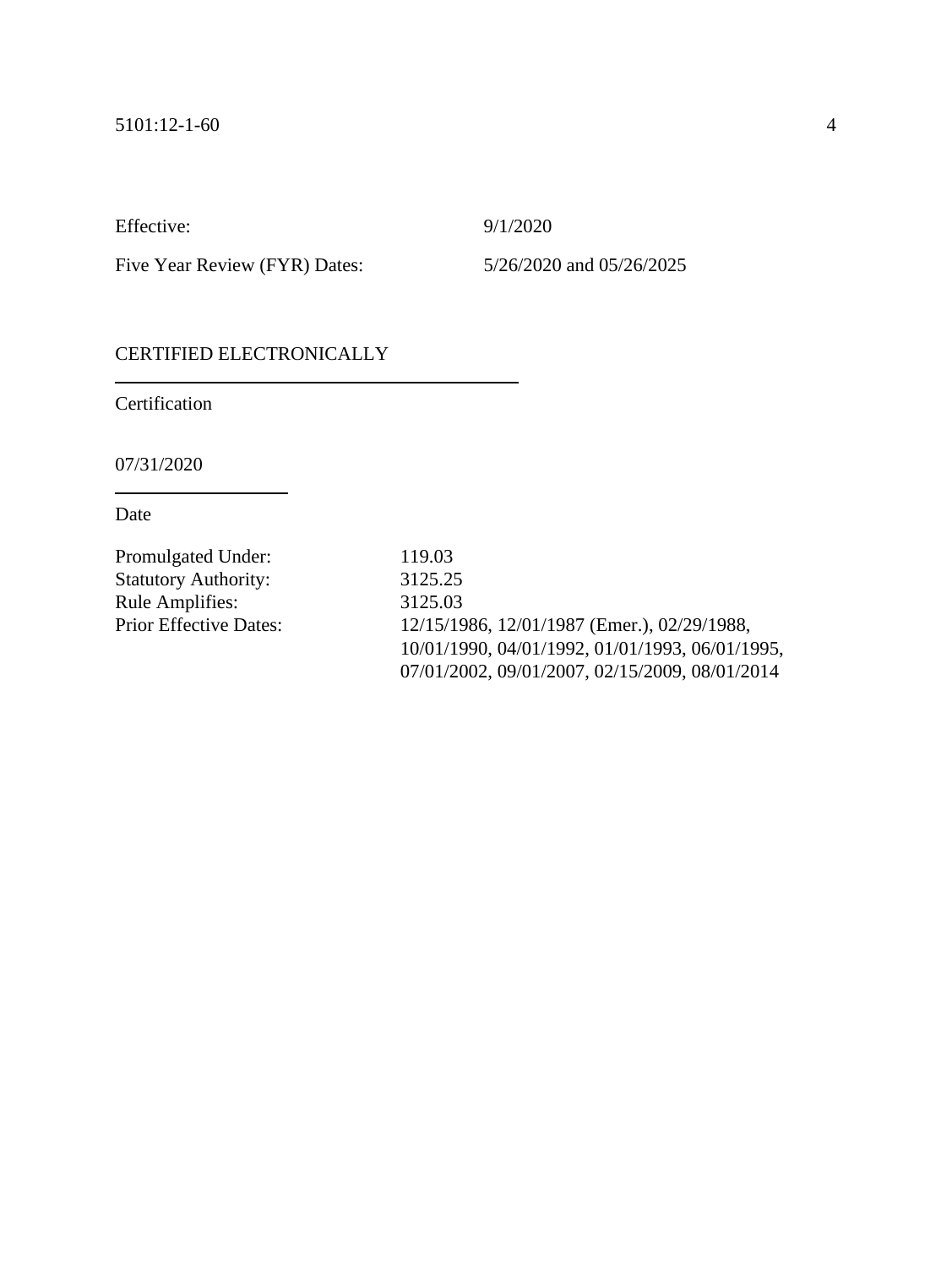# 5101:12-1-60.1 **Expenditures ineligible for federal financial participation reimbursement.**

- (A) This rule describes expenditures for which a child support enforcement agency (CSEA) shall not request federal financial participation (FFP) reimbursement.
- (B) CSEA expenditures for which FFP reimbursement is not available include but are not limited to:
	- (1) Support enforcement program services provided in a non-IV-D case.
	- (2) Charges assessed to the CSEA by a court or clerk of court that are not uniformly assessed to another agency or official that uses the services of the court or clerk of court.
	- (3) Purchased IV-D services that are not purchased in accordance with or do not meet the requirements of rules 5101:12-1-80 to 5101:12-1-80.4 of the Administrative Code.
	- (4) The following charges assessed to the CSEA under a IV-D contract:
		- (a) Service of process and court filing fees unless the court or law enforcement agency would normally be required to pay the cost of such fees;
		- (b) Costs of compensation (salary and fringe benefits) of judges;
		- (c) Costs of travel and training related to the judicial determination process incurred by judges;
		- (d) Office related costs, such as space, equipment, furnishings and supplies, incurred by judges;
		- (e) Compensation (salary and fringe benefits), travel and training, and office related costs incurred by administrative and support staffs of judges;
		- (f) Service of process fees unless the CSEA obtains written verification from the sheriff that the sheriff charges other agencies service of process fees;
		- (g) Sheriff's office personnel and equipment costs unless the costs are necessary to complete service of process activities;
		- (h) Costs that do not meet the definition of "allowable cost," as defined in rule 5101:12-1-80 of the Administrative Code;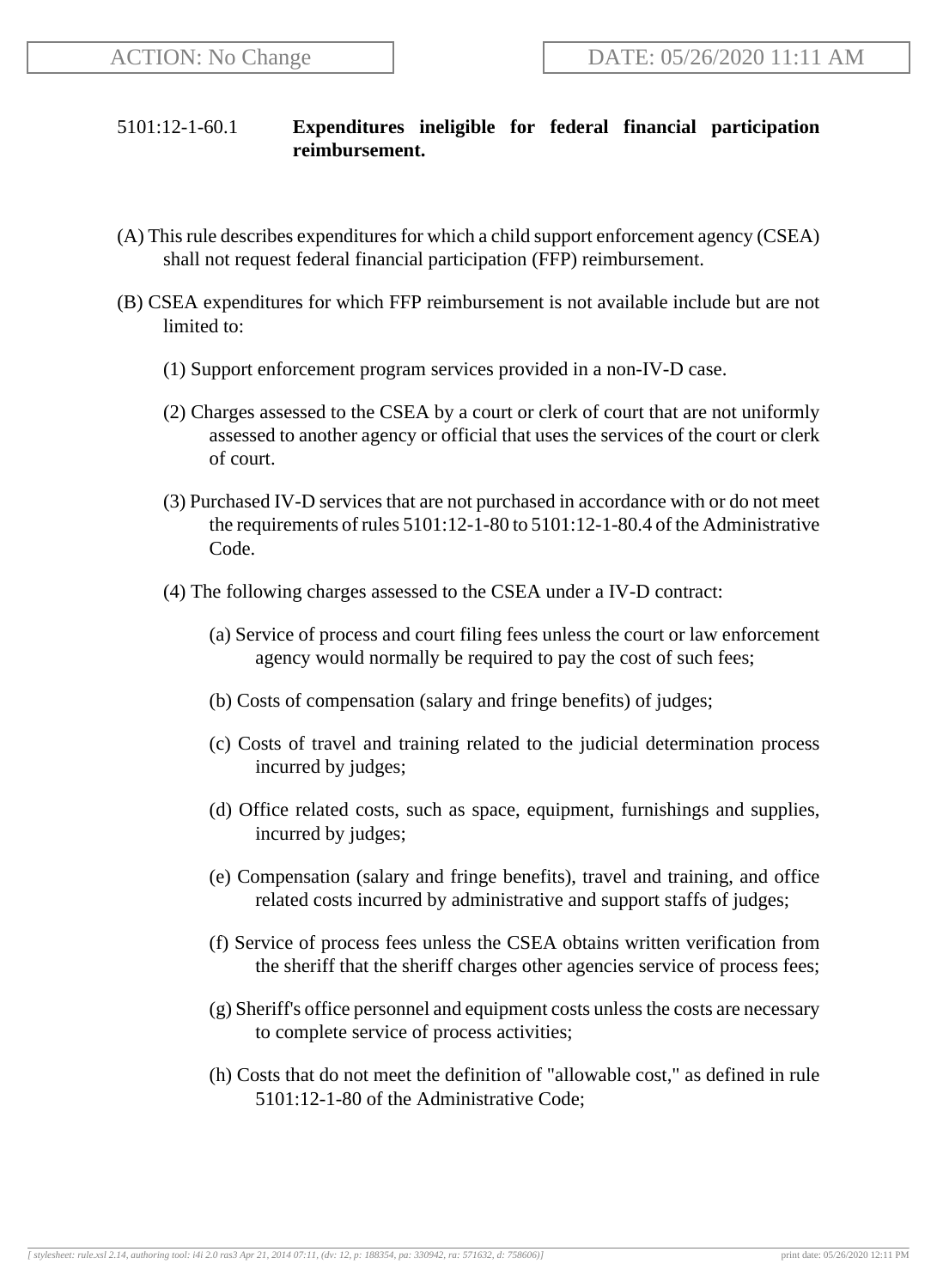- (i) Costs that do not meet the definition of "reasonable cost," as defined in rule 5101:12-1-80 of the Administrative Code; and
- (j) Hearings, portions of hearings, or other activities related to:
	- (i) Visitation, custody, or change of custody;
	- (ii) Establishment of spousal support orders;
	- (iii) Enforcement of spousal support orders if no child support order exists for the same parties;
	- (iv) Property settlements; and
	- (v) Civil protection orders or domestic violence cases.
- (5) Education and training programs and educational services, except short-term training of CSEA staff.
- (6) Activities related to administering the following public programs:
	- (a) Ohio works first (OWF);
	- (b) Medicaid and state children's health insurance program;
	- (c) Social services that are provided pursuant to section 5101.46 of the Revised Code; and
	- (d) Old-age assistance, aid to the blind, and aid to the permanently and totally disabled.
- (7) Construction and major renovations.
- (8) Charges that have been reimbursed by recovered fees.
- (9) Functions performed by a caseworker who is also determining eligibility for OWF or performing social services functions pursuant to section 5101.46 of the Revised Code, unless alternative arrangements as described in 45 C.F.R. 303.20(e) (12/29/2010) have been approved by the office of child support (OCS) in the Ohio department of job and family services (ODJFS).
- (10) Medical support enforcement activities to pursue payments from a third party health insurer.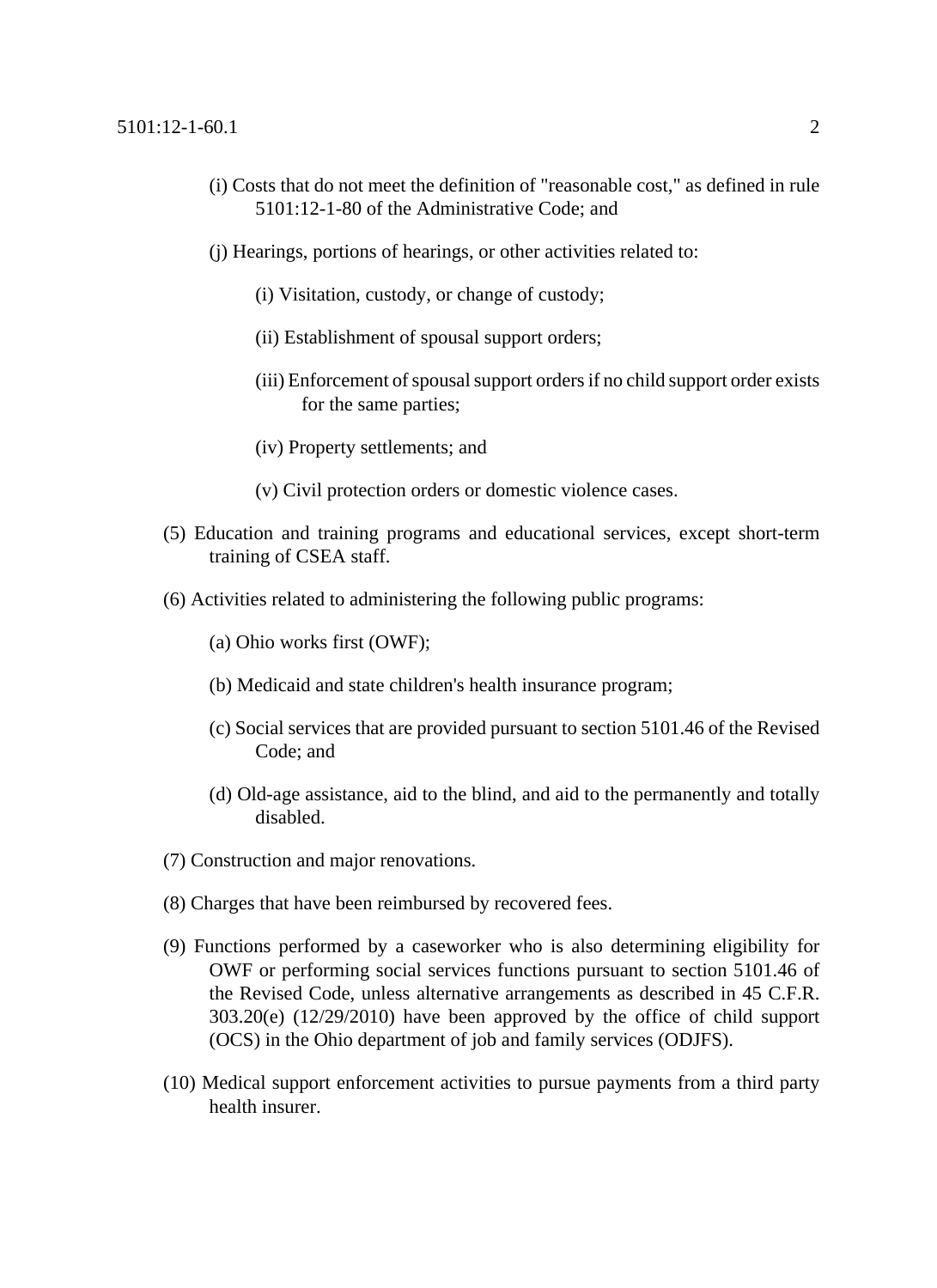- (11) Costs for the use of the federal parent locator service in parental kidnapping, child custody, or visitation cases.
- (12) Costs for the incarceration of parents.
- (13) Costs of counsel for indigent defendants.
- (14) Costs of guardians ad litem.
- (15) Services the CSEA is not authorized to perform under the rules set forth in division 5101:12 of the Administrative Code.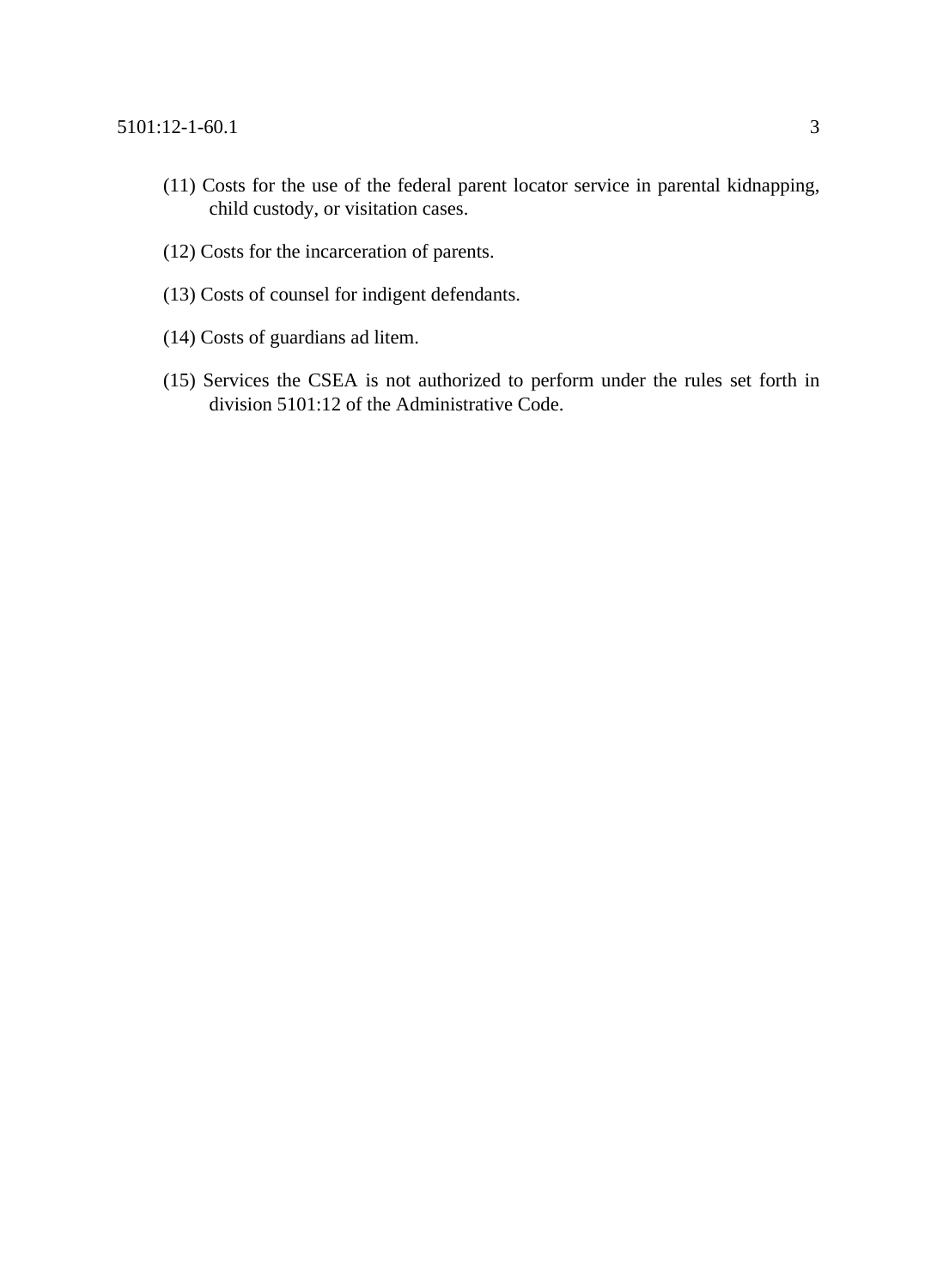Five Year Review (FYR) Dates: 5/26/2020 and 05/26/2025

# CERTIFIED ELECTRONICALLY

**Certification** 

05/26/2020

| Promulgated Under:            | 119.03                                          |
|-------------------------------|-------------------------------------------------|
| <b>Statutory Authority:</b>   | 3125.25                                         |
| <b>Rule Amplifies:</b>        | 3125.03                                         |
| <b>Prior Effective Dates:</b> | 04/01/1992, 06/01/1993, 06/01/1995, 07/01/2002, |
|                               | 09/01/2007, 02/15/2009, 08/01/2014              |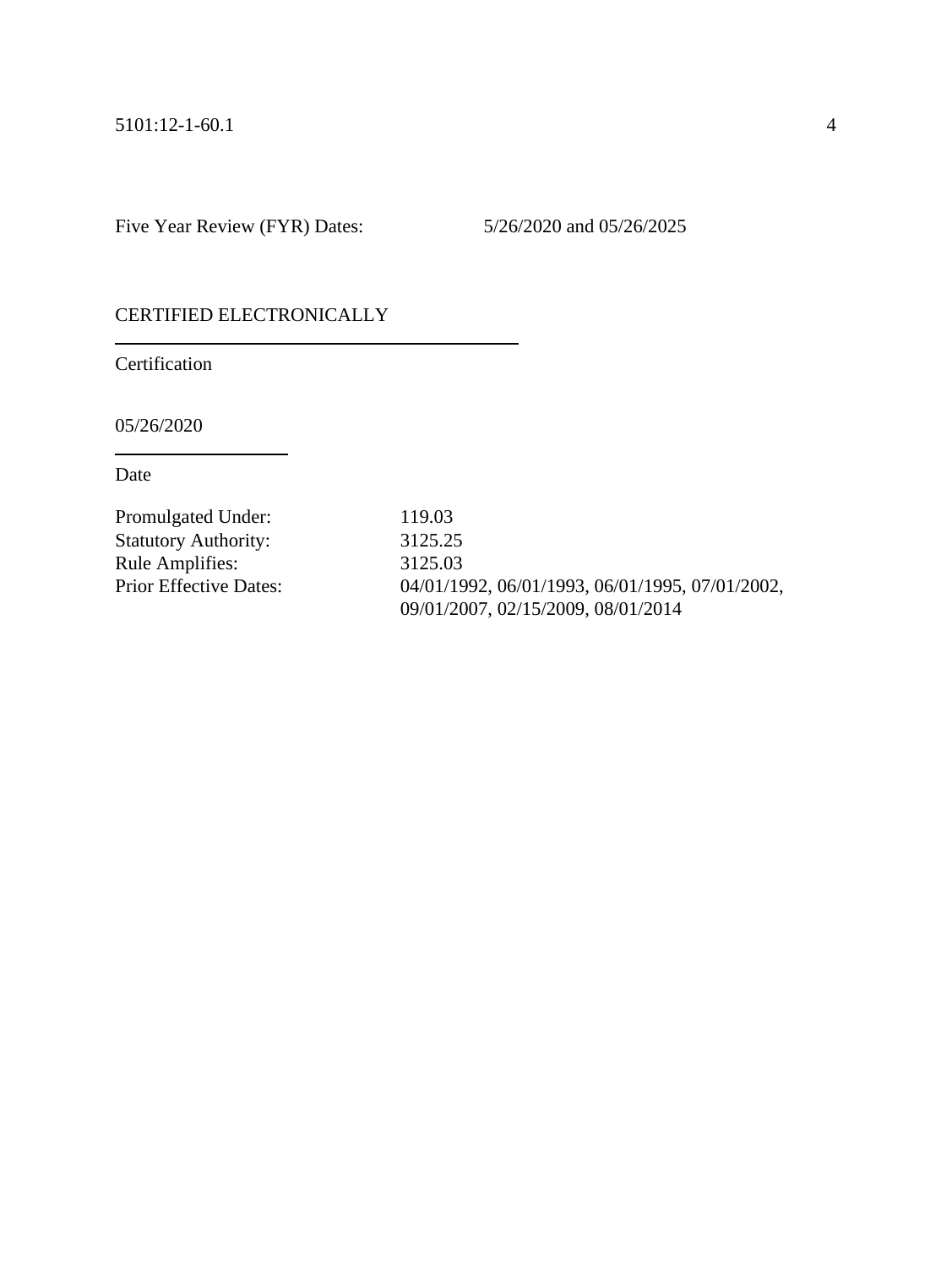## 5101:12-50-34 **Passport denial and reinstatement.**

- (A) The federal office of child support enforcement (OCSE) will refer an obligor who has been submitted for federal income tax refund offset to the United States department of state (DoS) for passport denial when the arrears of the obligor equal or exceed twenty-five hundred dollars in accordance with the Deficit Reduction Act of 2005, Pub. L. No. 109-171, 120, Sta. 4 (2005), 42 U.S.C. 652, February 6, 2006.
- (B) Upon receipt of a passport application from an obligor who has been referred to DoS for a passport denial, DoS will take the following actions, as appropriate:
	- (1) Issue a passport denial notice to the obligor; or
	- (2) Refuse to issue a passport to the obligor.
- (C) A child support enforcement agency (CSEA) shall only request the release of the passport of an obligor that has been denied by DoS under any of the following criteria:
	- (1) There is a case of mistaken identity and the CSEA has verified this information.
	- (2) For leisure travel, the obligor has paid the arrears in full.
	- (3) For employment or business travel:
		- (a) The obligor is required to provide:
			- (i) Documentation on company letterhead of current or prospective employment information, or
			- (ii) Information about funds on deposit in a financial institution for withholding purposes.
		- (b) In addition to the monthly support obligation, the obligor must pay a lump sum payment that either:
			- (i) Pays off all the arrears;
			- (ii) Pays the arrears so that the balance falls below the passport submission criteria, and the lump sum payment must be equal to at least one month's obligation; or
			- (iii) Pays an amount that is acceptable by the CSEA but at least equal to one month's obligation.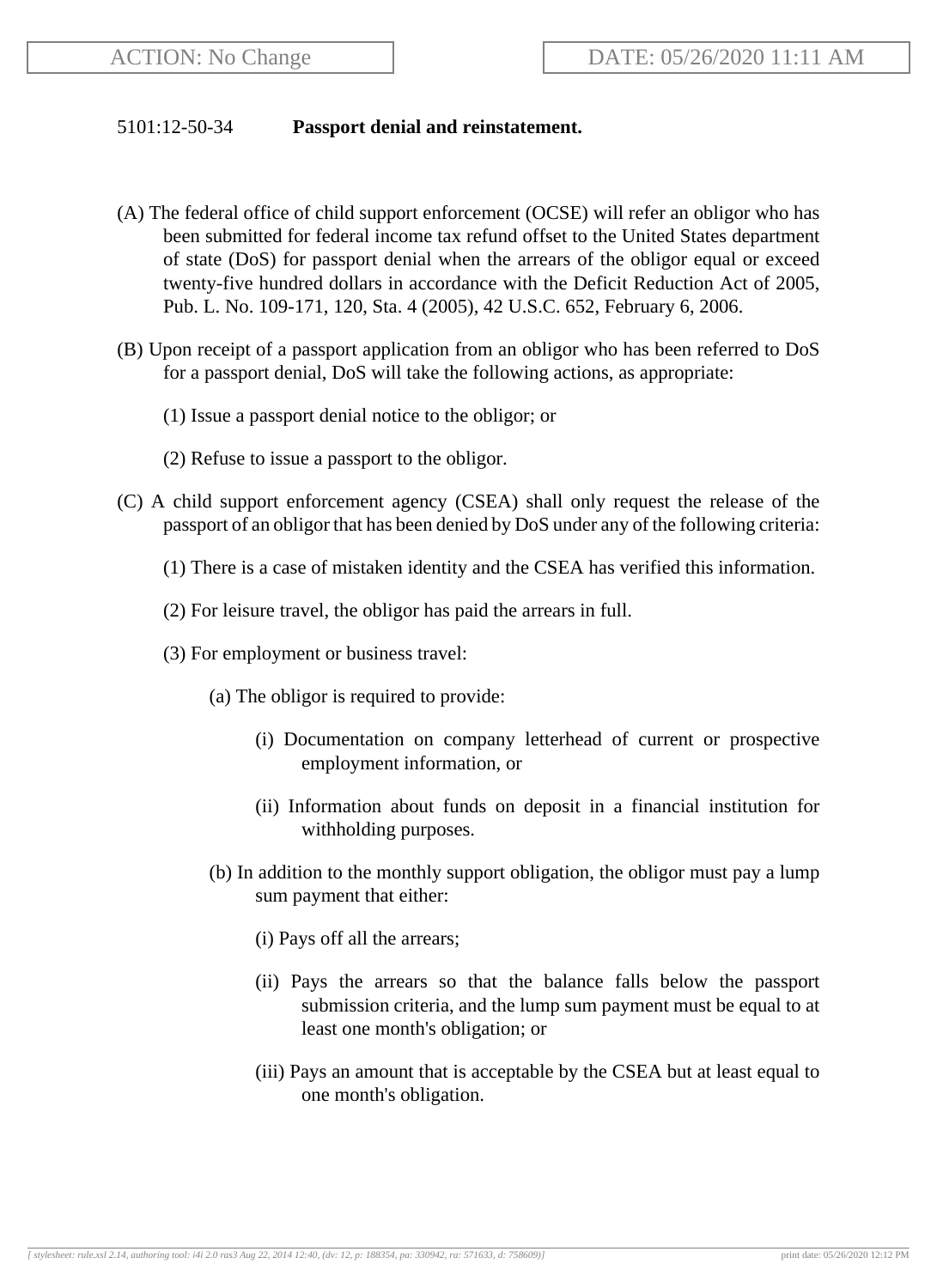- (4) For the following extenuating circumstances, the CSEA may collect a lump sum payment as described in paragraph  $(C)(3)(b)$  of this rule. In addition, the office of child support (OCS) within the Ohio department of job and family services may request a copy of the documentation:
	- (a) The reason for travel is a family emergency (i.e. sickness, life or death circumstances) with supporting documentation that is accepted by the CSEA; or
	- (b) The obligor is a member of the military services whose passport is being issued by a special issuance agency of DoS and the obligor is required to travel with the military. The military member or the authorized representative must provide military travel papers or military orders.
- (D) When the CSEA accepts the request from an obligor to reverse the passport denial, the CSEA shall take the following action(s):
	- (1) When the obligor requests the release of the passport for the reason listed in paragraph  $(C)(2)$  of this rule:
		- (a) The CSEA shall take the appropriate action in the support enforcement tracking system (SETS) to reverse the passport denial;
		- (b) The normal time frame for the release of the passport by DoS under this circumstance is approximately six to eight weeks.
	- (2) When the obligor requests the release of the passport for the reason listed in paragraph  $(C)(3)$  of this rule:
		- (a) The CSEA shall prepare a federal notice of withdrawal of passport, which is available from the OCS passport coordinator;
		- (b) The CSEA shall provide the OCS passport coordinator a copy of the notice of withdrawal and supporting documentation, and provide the obligor a copy of the notice of withdrawal. OCS will take the appropriate action in SETS to reverse the passport denial;
		- (c) The time frame to release the passport by DoS under this circumstance is approximately one to three weeks.
	- (3) When the obligor requests the release of the passport for the reasons listed in paragraphs  $(C)(1)$  and  $(C)(4)$  of this rule: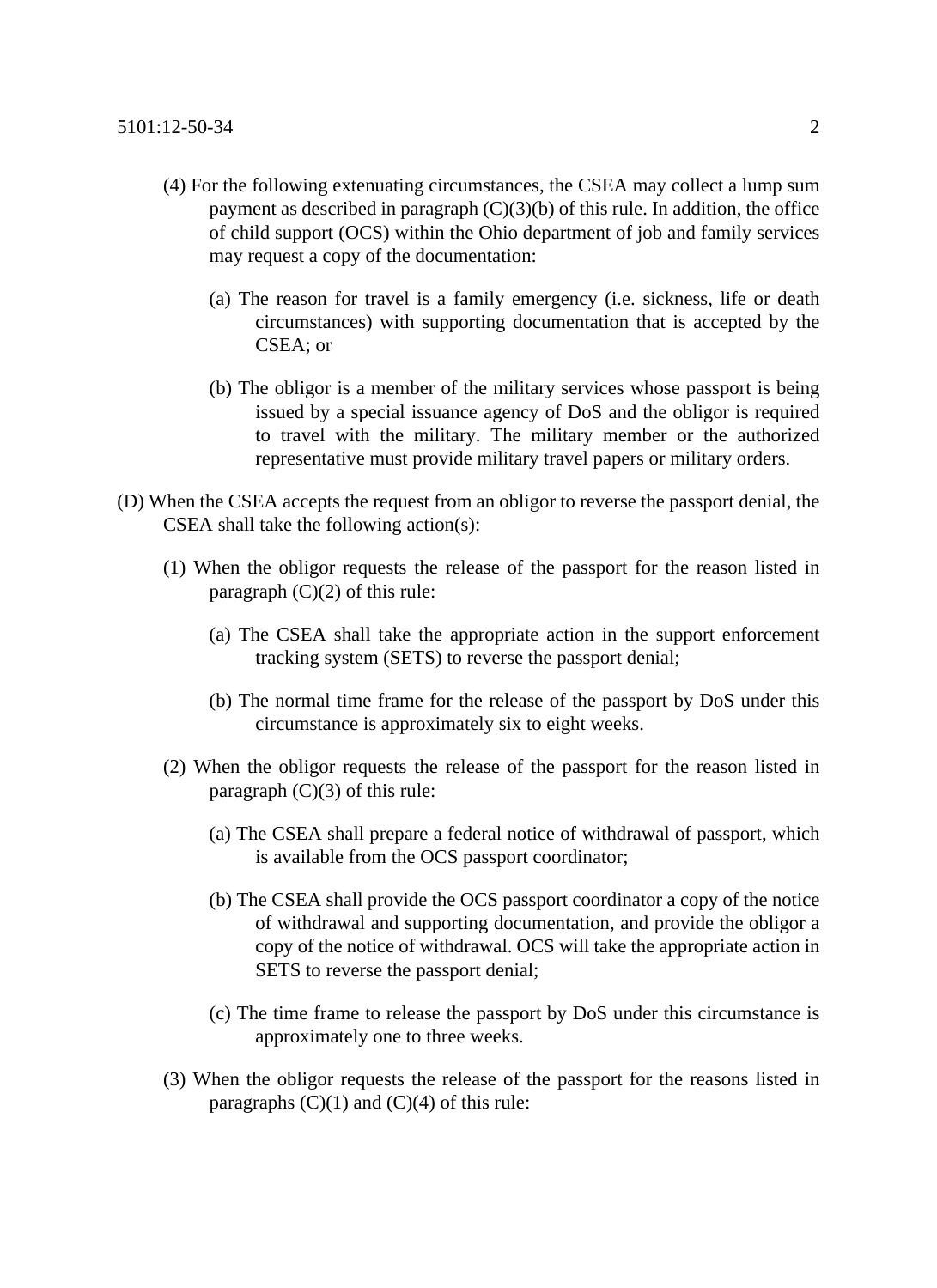- (a) The CSEA shall prepare a federal notice of withdrawal of passport, which is available from the OCS passport coordinator;
- (b) The CSEA shall provide the OCS passport coordinator a copy of the notice of withdrawal and supporting documentation, and provide the obligor a copy of the notice of withdrawal. OCS will take the appropriate action in SETS to reverse the passport denial.
- (c) The time frame to release the passport by DoS under this circumstance is approximately three to five business days.
- (E) Should OCS determine that the requirements of this rule have not been met, OCS will contact the CSEA to obtain more information concerning the passport release. OCS may reverse the action taken by the CSEA when the requirements of this rule are not met.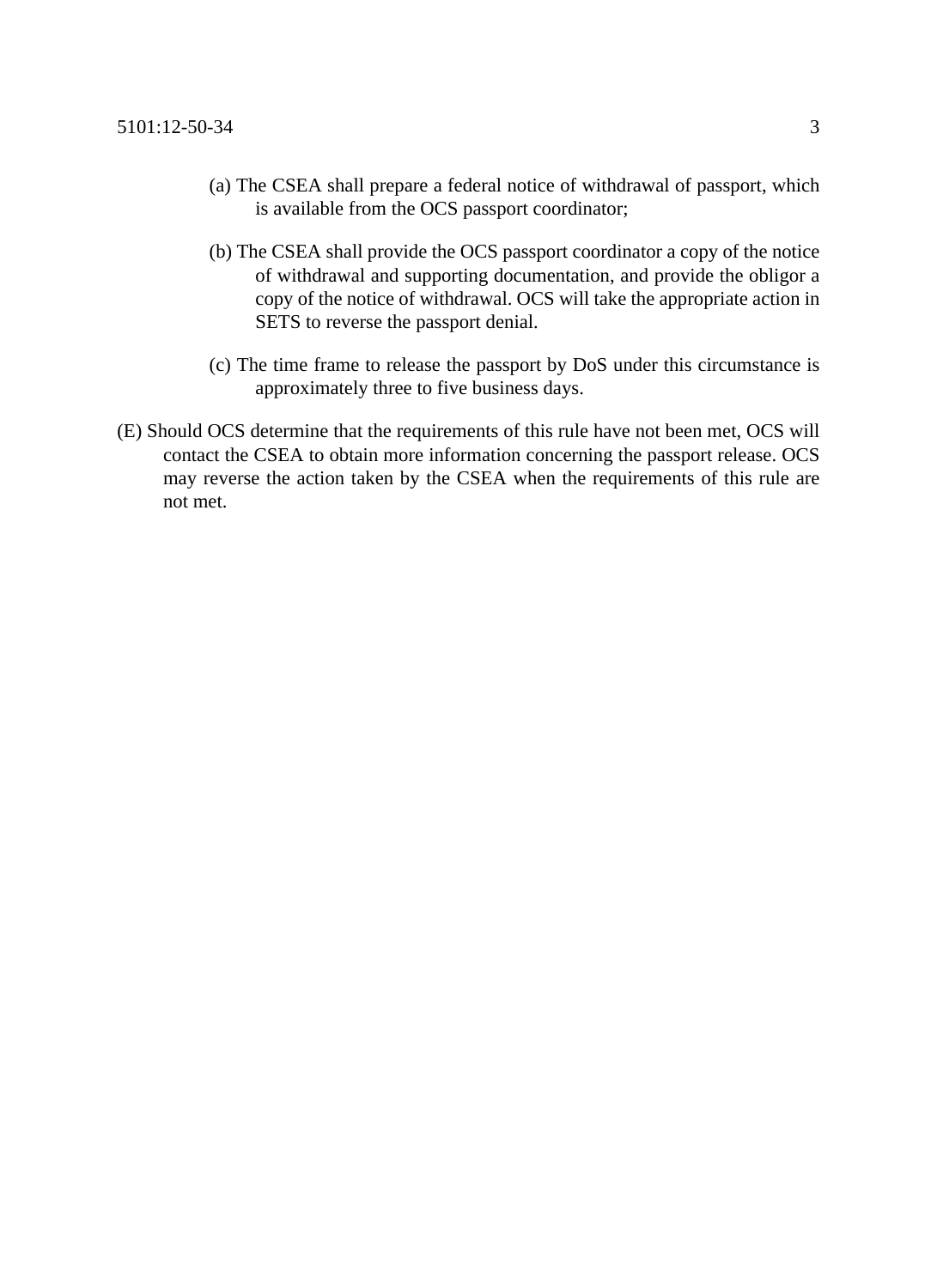Five Year Review (FYR) Dates: 5/26/2020 and 05/26/2025

# CERTIFIED ELECTRONICALLY

**Certification** 

05/26/2020

| <b>Promulgated Under:</b>     | 119.03                                          |
|-------------------------------|-------------------------------------------------|
| <b>Statutory Authority:</b>   | 3125.25                                         |
| <b>Rule Amplifies:</b>        | 3125.03, 3125.25                                |
| <b>Prior Effective Dates:</b> | 11/09/1981, 06/10/1982 (Emer.), 09/13/1982,     |
|                               | 05/01/1986 (Emer.), 07/20/1986, 11/01/1986,     |
|                               | 12/20/1988, 03/18/1989, 08/09/1990, 04/01/1991, |
|                               | 11/01/1991, 07/01/1992, 02/11/1993, 09/01/1994, |
|                               | 11/01/1994, 01/01/1996, 08/01/1998, 05/01/2001, |
|                               | 04/11/2003, 07/01/2006, 09/01/2009, 01/01/2015  |
|                               |                                                 |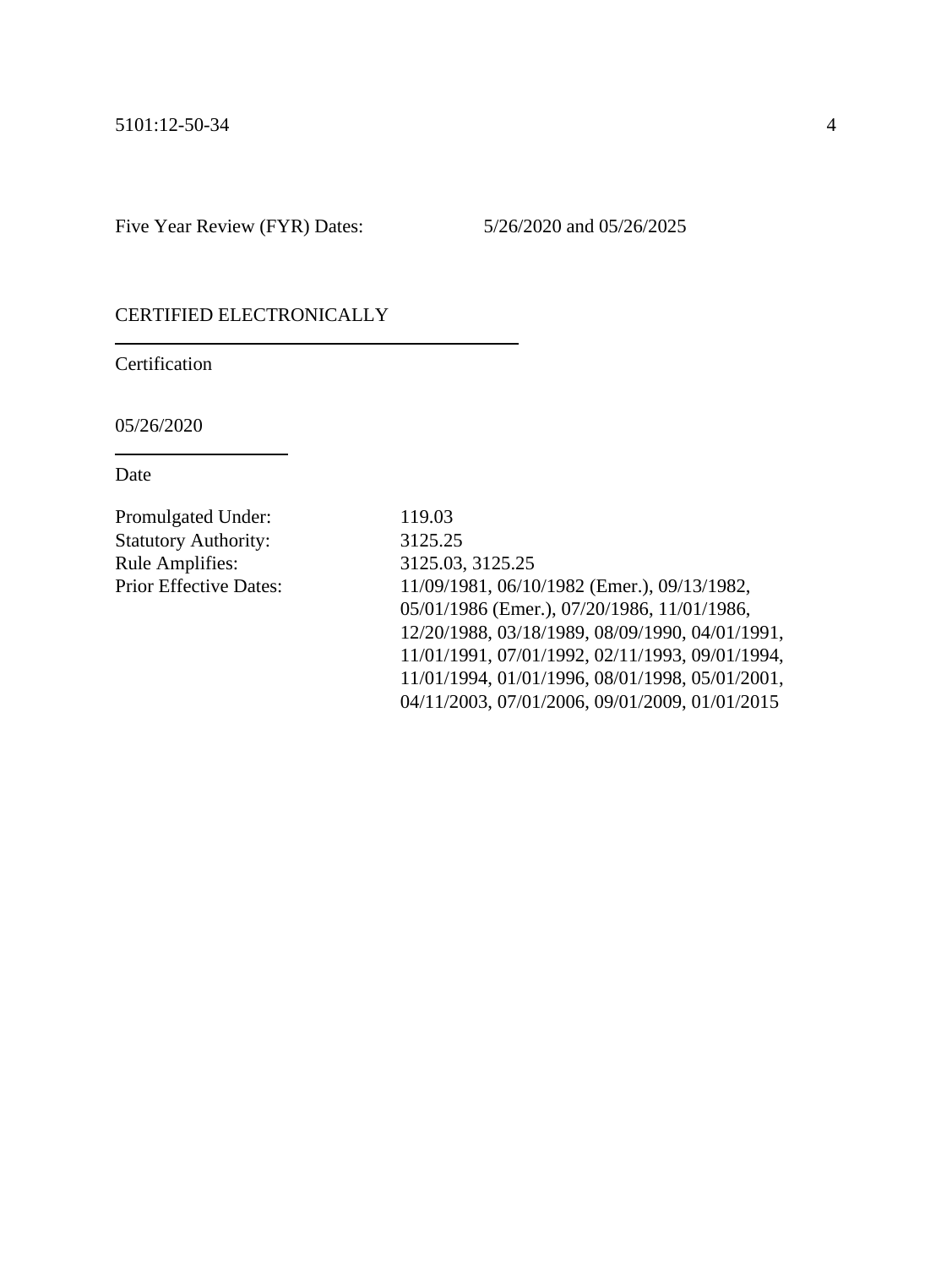### 5101:12-55-30.1 **State lottery data match and withholding.**

- (A) In accordance with section 3123.89 of the Revised Code, a real time data match program has been implemented by the office of child support within the Ohio department of job and family services (ODJFS) and the state lottery commission for the purpose of identifying whether a person entitled to a lottery prize award is an obligor subject to a final and enforceable determination of default made under sections 3123.01 to 3123.07 of the Revised Code.
- (B) The state lottery commission shall implement a process to submit identifying information regarding a person whose lottery prize award meets or exceeds the reportable winnings amounts set by 26 U.S.C. 6041 (2011), or a subsequent analogous section of the Internal Revenue Code, to the data match program described in paragraph (A) of this rule.
- (C) ODJFS will determine whether the information provided by the state lottery commission matches an obligor in default of their support obligation. Upon completion of the match process ODJFS shall;
	- (1) Return to the state lottery commission the total arrearage balance up to the amount of the winnings if the person is determined to be an obligor in default; or
	- (2) Return to the state lottery commission a response indicating the person is not determined to be an obligor in default.
- (D) The state lottery commission will withhold an amount sufficient to satisfy any past due support owed by an obligor from the lottery prize award owed to the obligor up to the amount of the award.
- (E) The state lottery commission shall transmit to ODJFS weekly any amount withheld from a lottery prize awarded in the previous week.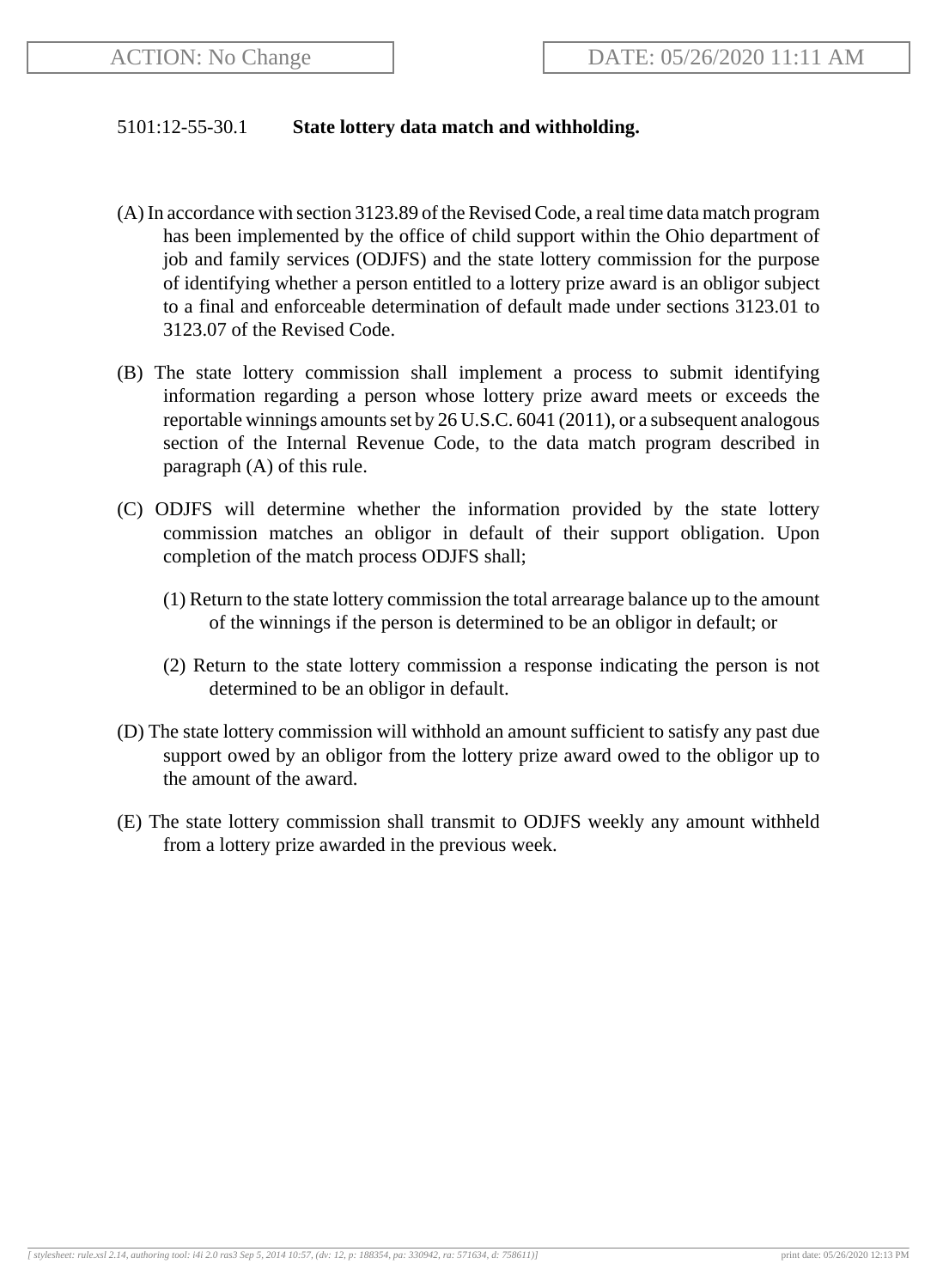Five Year Review (FYR) Dates: 5/26/2020 and 05/26/2025

# CERTIFIED ELECTRONICALLY

**Certification** 

05/26/2020

| Promulgated Under:            | 119.03     |
|-------------------------------|------------|
| <b>Statutory Authority:</b>   | 3125.25    |
| <b>Rule Amplifies:</b>        | 3123.89    |
| <b>Prior Effective Dates:</b> | 12/01/2014 |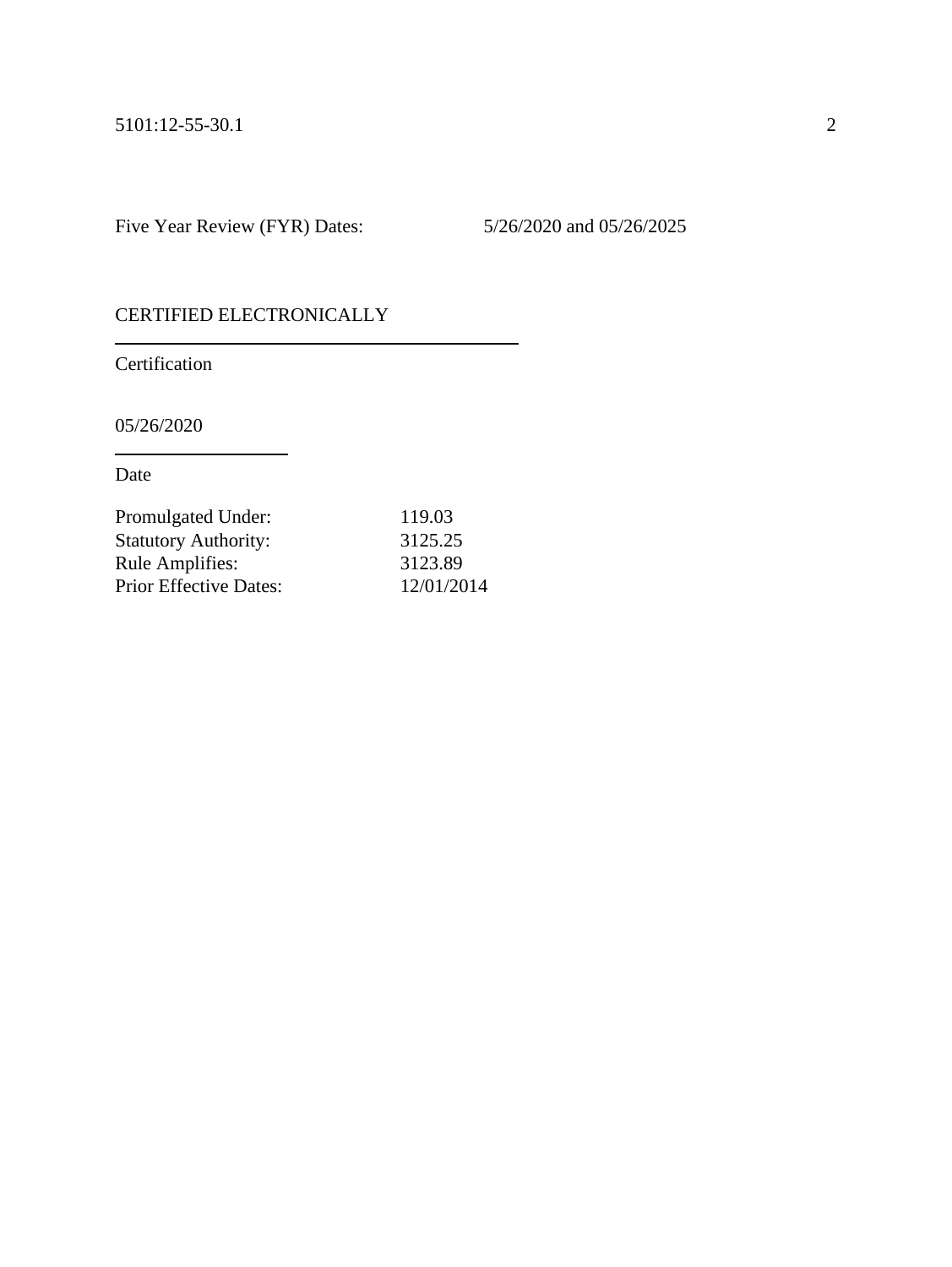<CSEA\_ADDR2> Fax Number: <CSEA\_Fax\_No> <CSEA\_City>, <CSEA\_ST> <CSEA\_ZIP> CSEA Website: <CSEA\_WEB>

<CSEA\_Name> County CSEA Telephone Number: <CSEA\_Local\_Phone\_No><br><CSEA\_ADDR1> Toll Free Number: <CSEA\_800\_No> Toll Free Number: <CSEA\_800\_No>

> <PARTICIPANT\_NAME> <PARTICIPANT\_APT\_NO> <PARTICIPANT\_ADDR2> <PARTICIPANT CITY, STATE ZIP> <PARTICIPANT\_CNTRY>

Date:<PRINT\_DATE> Case Number:<CASE\_NO> Web ID:<PARTICIPANT\_NO>

### Ohio Department of Job and Family Services **YOUR CHILD SUPPORT PROGRAM INFORMATION**

Ohio's child support program is here to serve you and your family. Each county in Ohio has a child support enforcement agency (CSEA), overseen by the Ohio Department of Job and Family Services' Office of Child Support. Each CSEA offers parent locator and paternity establishment services, as well as assistance to establish, enforce and modify support orders, along with the collection and distribution of support payments. Your new case will be administered by <CSEA\_Name> County CSEA. Their contact information can be found at the top of this page.

### **YOUR NEW CASE NUMBER**

This letter was sent to you because information regarding your case has been entered into the statewide case management system known as Support Enforcement Tracking System (SETS). The 10-digit case number listed above has been assigned to you. Please use this case number when communicating with <CSEA\_Name> County CSEA.

### **HOW TO ACCESS YOUR CASE INFORMATION**

To access your case information, log onto the Child Support Customer Service Web Portal at [www.jfs.ohio.gov/ocs.](http://www.jfs.ohio.gov/ocs) If you do not have an Ohio driver's license or state ID, you will need your *Web ID t*o register, which is listed at the top of this page. After you register, you can check the status of your payments; obtain a payment history; make a credit card payment and view address, employment, health insurance and support order information that is on file. Please contact <CSEA\_Name> County CSEA with questions you have about this information.

### **NOTIFY YOUR CSEA OF CHANGES**

When changes occur that affect your case, it is *your* responsibility to notify <CSEA\_Name> County CSEA of any issue that may impact your case or support order, including:

- Address or phone number changes for you or your child
- Employment or income changes
- Changes in health insurance coverage for your child
- Changes to a court order, including custody arrangements
- A change that could result in the order terminating, such as a child turning 18 and/or graduating from high school

*We recommend that you keep copies of all support-related payments, receipts and correspondence, including documents from your CSEA, for future reference.*